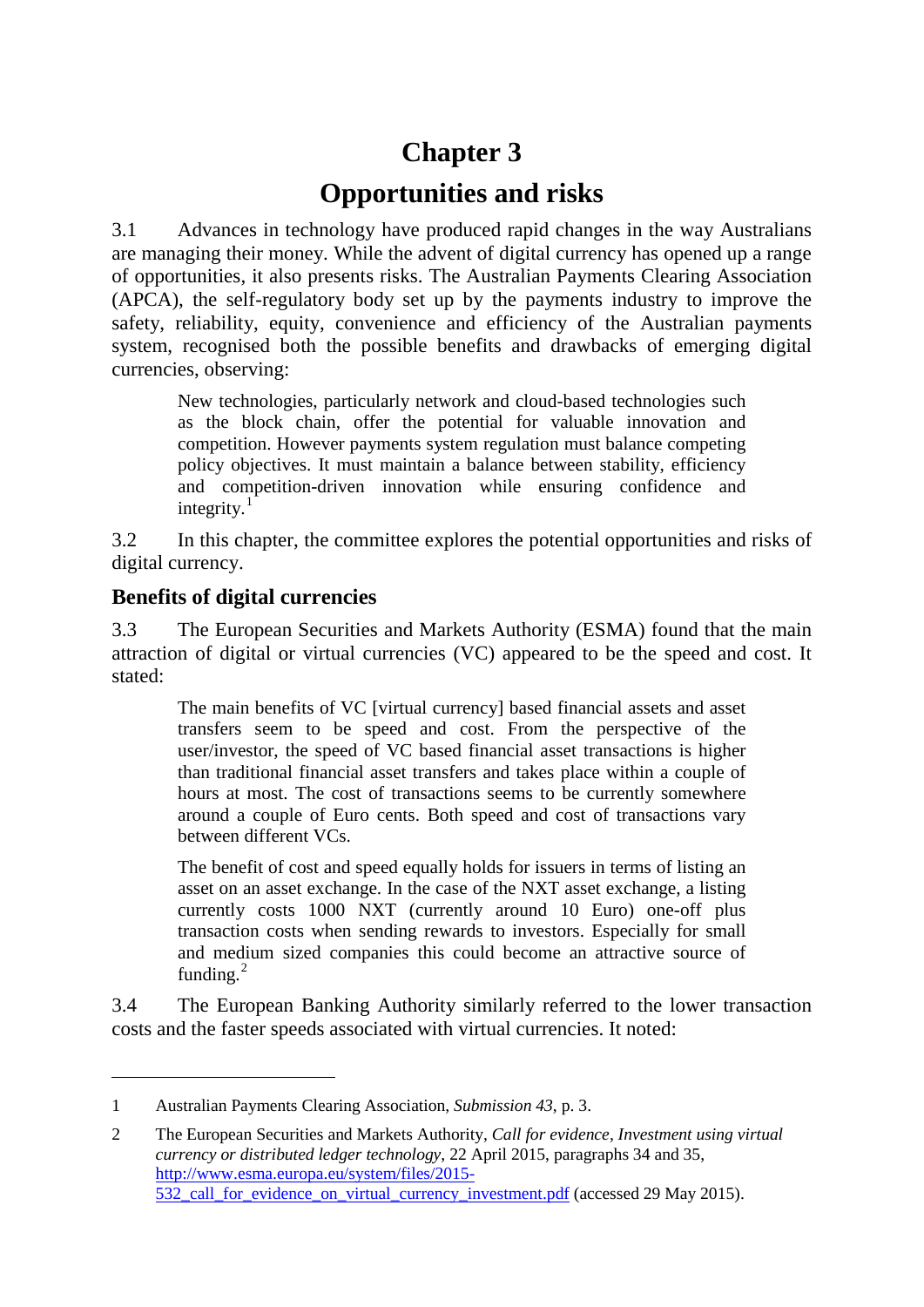Although reliable and independent data on the exact costs of VC transactions is difficult to ascertain, some anecdotal suggestions have been made that average transaction fees on the Bitcoin network tend to be less than 0.0005 BTC, or 1% of the transaction amount.

This compares with 2%–4% for traditional online payment systems or an estimated 8%–9% for remittance without involving bank accounts via money transmitters. Transactions within or between VC schemes are also not subject to the exchange fees applied to conversions for transactions with third countries, therefore providing further potential for cost savings, (although conversion fees would typically apply as and when VC are exchanged against FC [fiat currency] or vice versa). The increase in competition for transaction services may also have a cost-reducing effect on the costs of conventional transactions in  $FC<sup>3</sup>$  $FC<sup>3</sup>$  $FC<sup>3</sup>$ 

3.5 In respect to the processing time for transactions, it found:

Transactions using VCs can potentially be settled faster than those of FCs. For Bitcoins, the total process time is said to be between 10 and 60 minutes. It is claimed that, on average, a new block is added every 10 minutes to the blockchain transaction ledger. In this respect, VC payments appear to compare favourably with credit transfers or card payments, particularly for payments between different currency areas. Also, processing VC payments takes place on a 24/7 basis, unlike payments made through traditional payment systems.<sup>[4](#page-1-1)</sup>

3.6 The European Banking Authority lists a number of other advantages attached to virtual currencies including:

- certainty of payments received—allowing merchants to avoid having to refund transactions, particularly those based on an alleged non-fulfilment of a contract;
- contributing to economic growth—spawning new types of businesses; and
- security of personal data.<sup>[5](#page-1-2)</sup>

-

3.7 While digital currencies offer numerous advantages, their benefits are not as significant in the Australian context. APCA noted that, unlike some other countries, currently Australia 'enjoys a sophisticated, ubiquitous…globally competitive payment

<span id="page-1-0"></span><sup>3</sup> European Banking Authority, *EBA Opinion on 'virtual currencies'*, EBA/Op/2014/08, paragraphs 46 and 47, July 2014, [https://www.eba.europa.eu/documents/10180/657547/EBA-](https://www.eba.europa.eu/documents/10180/657547/EBA-Op-2014-08+Opinion+on+Virtual+Currencies.pdf)[Op-2014-08+Opinion+on+Virtual+Currencies.pdf](https://www.eba.europa.eu/documents/10180/657547/EBA-Op-2014-08+Opinion+on+Virtual+Currencies.pdf) (accessed 29 May 2015).

<span id="page-1-1"></span><sup>4</sup> European Banking Authority, *EBA Opinion on 'virtual currencies'*, EBA/Op/2014/08, paragraph 52, 4 July 2014, [https://www.eba.europa.eu/documents/10180/657547/EBA-Op-](https://www.eba.europa.eu/documents/10180/657547/EBA-Op-2014-08+Opinion+on+Virtual+Currencies.pdf)[2014-08+Opinion+on+Virtual+Currencies.pdf](https://www.eba.europa.eu/documents/10180/657547/EBA-Op-2014-08+Opinion+on+Virtual+Currencies.pdf) (accessed 29 May 2015).

<span id="page-1-2"></span><sup>5</sup> European Banking Authority, , *EBA Opinion on 'virtual currencies'*, EBA/Op/2014/08, paragraphs 53–59, 4 July 2014, [https://www.eba.europa.eu/documents/10180/657547/EBA-Op-](https://www.eba.europa.eu/documents/10180/657547/EBA-Op-2014-08+Opinion+on+Virtual+Currencies.pdf)[2014-08+Opinion+on+Virtual+Currencies.pdf](https://www.eba.europa.eu/documents/10180/657547/EBA-Op-2014-08+Opinion+on+Virtual+Currencies.pdf) (accessed 29 May 2015).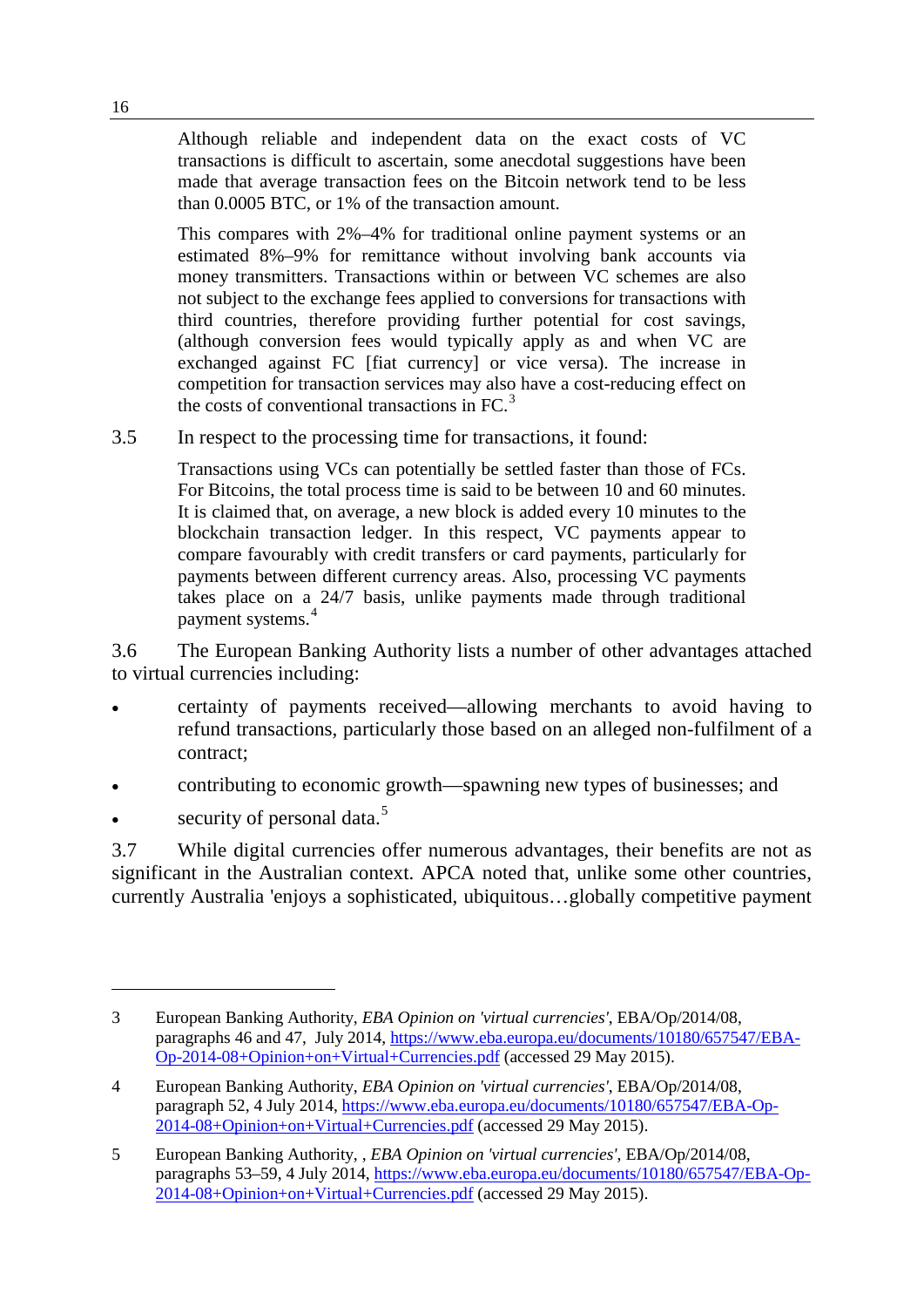system with generally high quality regulatory structures and settings'.<sup>[6](#page-2-0)</sup> Australia's payment system is already overwhelmingly digital in nature, with only about 18 per cent of Australian currency existing in physical form.<sup>[7](#page-2-1)</sup>

3.8 For example, EFTPOS transactions in Australia cost 16 cents on average, so there is little room for digital currencies to improve on domestic point-of-sale purchases, which account for around 40 percent of all transactions by value.<sup>[8](#page-2-2)</sup> Australians already have many different payment systems including EFTPOS, interbank transfers, PayPal and international transfer via SWIFT. In this context, digital currencies, such as Bitcoin, do not offer much more additional capability. But in developing countries, digital currencies may provide secure international facilities for the transfer of funds at a much lower transaction cost than available from institutional banking.<sup>[9](#page-2-3)</sup>

## *Distributed ledger technology*

3.9 A distributed public ledger is a major innovation and integral to the appeal Bitcoin. The Chamber of Digital Commerce, a US not-for-profit trade association, explained that the underlying source code or algorithm of the Bitcoin protocol, often referred to as the blockchain, is built for the transfer of information. While the distributed ledger currently stores, transfers and accounts for financial assets, there is potential for the distributed ledger technology to be used to store and transfer other types of digital assets. $10$ 

3.10 In APCA's view, the use of distributed ledger technology in digital currencies is unique and genuinely new, providing the opportunity to conduct both storage and transmission of value without the traditional financial intermediaries. APCA supported the potential for competition and innovation which could help improve Australia's payment system in the future, noting the potential for the distributed ledger technology to be used in the broader sphere—beyond payments and currencies. $11$ Mr Christopher Hamilton, of the APCA, noted:

As a concept, as a way of recording ownership of assets—it can in principle be any asset including existing currency—it [distributed ledger technology]

-

<span id="page-2-0"></span><sup>6</sup> Mr Christopher Hamilton, Australian Payments Clearing Association, *Committee Hansard*, 7 April 2015, p. 1.

<span id="page-2-1"></span><sup>7</sup> Mr Christopher Hamilton, Australian Payments Clearing Association, *Committee Hansard*, 7 April 2015, p. 1.

<span id="page-2-2"></span><sup>8</sup> Mr Robert Vong, *Submission 4*, p. 1.

<span id="page-2-3"></span><sup>9</sup> Mr Mark Pesce, 'Where the bank keeps your money safe', *The Drum* (Australian Broadcasting Corporation), 15 July 2014, [http://www.abc.net.au/news/2014-07-15/pesce-where-the-bank](http://www.abc.net.au/news/2014-07-15/pesce-where-the-bank-keeps-your-money/5595664)[keeps-your-money/5595664](http://www.abc.net.au/news/2014-07-15/pesce-where-the-bank-keeps-your-money/5595664) (accessed 29 May 2015).

<span id="page-2-4"></span><sup>10</sup> Chamber of Digital Commerce, *Submission 37*, p. 2.

<span id="page-2-5"></span><sup>11</sup> Mr Christopher Hamilton, Australian Payments Clearing Association, *Committee Hansard*, 7 April 2015, p. 1.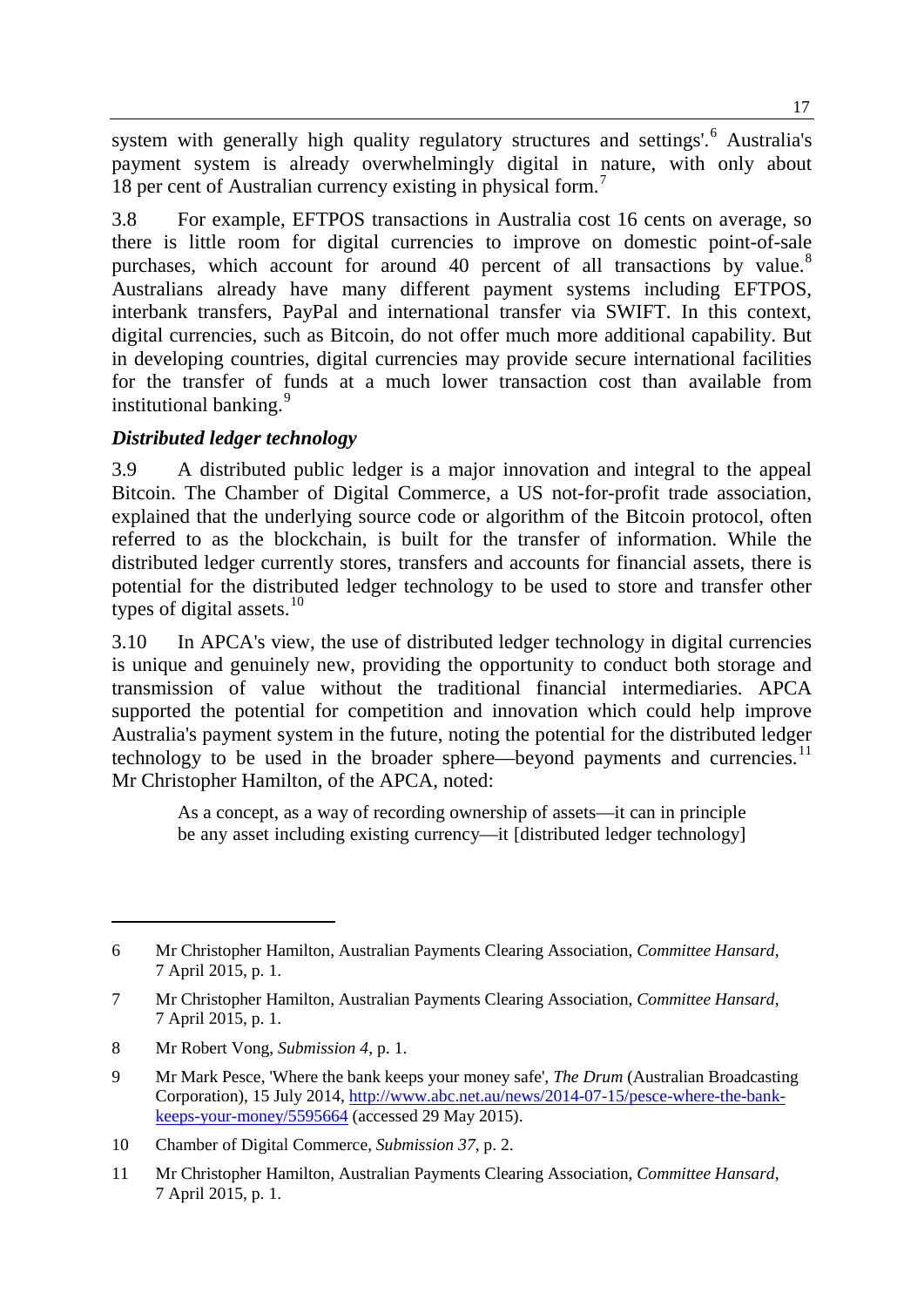is genuinely a new way of doing it. For that reason, it is worth exploring and understanding the implications of it. $^{12}$  $^{12}$  $^{12}$ 

#### *International remittance and financial inclusion*

3.11 As Australia already has a well-established and efficient payments system, Mr Andreas Antonopoulos, an author and computer security expert, suggested that Bitcoin may represent a unique opportunity in two areas:

Firstly, bitcoin can introduce much needed competition in the retail payments industry, undercutting the expensive systems offered by credit and debit cards, while significantly improving security and privacy for consumers. Secondly, the bitcoin industry can establish Australia at the forefront of the next wave of innovation in financial services, a wave that can extend financial services to more than two billion people throughout Southeast Asia who are currently underbanked.<sup>[13](#page-3-1)</sup>

#### *International remittance*

3.12 Mr Jonathon Miller, co-founder of Bit Trade Australia, advised the committee that he considered the overseas remittance market would be a growth area in Australia for digital currency such as Bitcoin.<sup>[14](#page-3-2)</sup> He also noted benefits for Australians using digital currency to purchase goods and services from overseas, as these types of transactions currently included a currency conversion fee.<sup>[15](#page-3-3)</sup>

3.13 For example, the transaction fees for transferring money from Australia to Samoa are around 12 per cent of the transaction value.<sup>[16](#page-3-4)</sup>

3.14 APCA agreed that there was potential for digital currencies to assist with offshore transmission of money.[17](#page-3-5) mHITs Limited, an Australian-based mobile money service company, did not believe that it was likely that digital currencies alone would be used directly for cross-border remittances in the short term. While end-to-end digital currency remittances were unlikely, businesses such as BitPesa have used digital currencies to facilitate remittance services between Kenya and the UK.<sup>[18](#page-3-6)</sup>

3.15 The RBA formed the view that international remittance may be an area where digital currencies might gain traction, noting currently they can be expensive and subject to delays in the receipt of funds.<sup>[19](#page-3-7)</sup> Even so, the RBA considered that the

<span id="page-3-6"></span>18 mHITs Limited, *Submission 48*, p. 12.

-

<span id="page-3-0"></span><sup>12</sup> Mr Christopher Hamilton, Australian Payments Clearing Association, *Committee Hansard*, 7 April 2015, p. 3.

<span id="page-3-1"></span><sup>13</sup> Mr Andreas Antonopoulos, *Committee Hansard*, 4 March 2015, p. 1.

<span id="page-3-2"></span><sup>14</sup> Mr Jonathon Miller, Bit Trade Australia, *Committee Hansard*, 7 April 2015, p. 18.

<span id="page-3-3"></span><sup>15</sup> Mr Jonathon Miller, Bit Trade Australia, *Committee Hansard*, 7 April 2015, p. 18.

<span id="page-3-4"></span><sup>16</sup> Ms Rebecca Bryant, *Committee Hansard*, 7 April 2015, p. 30.

<span id="page-3-5"></span><sup>17</sup> Mr Christopher Hamilton, Australian Payments Clearing Association, *Committee Hansard*, 7 April 2015, p. 3.

<span id="page-3-7"></span><sup>19</sup> Dr Anthony Richards, Reserve Bank of Australia, *Committee Hansard*, 7 April 2015, p. 45.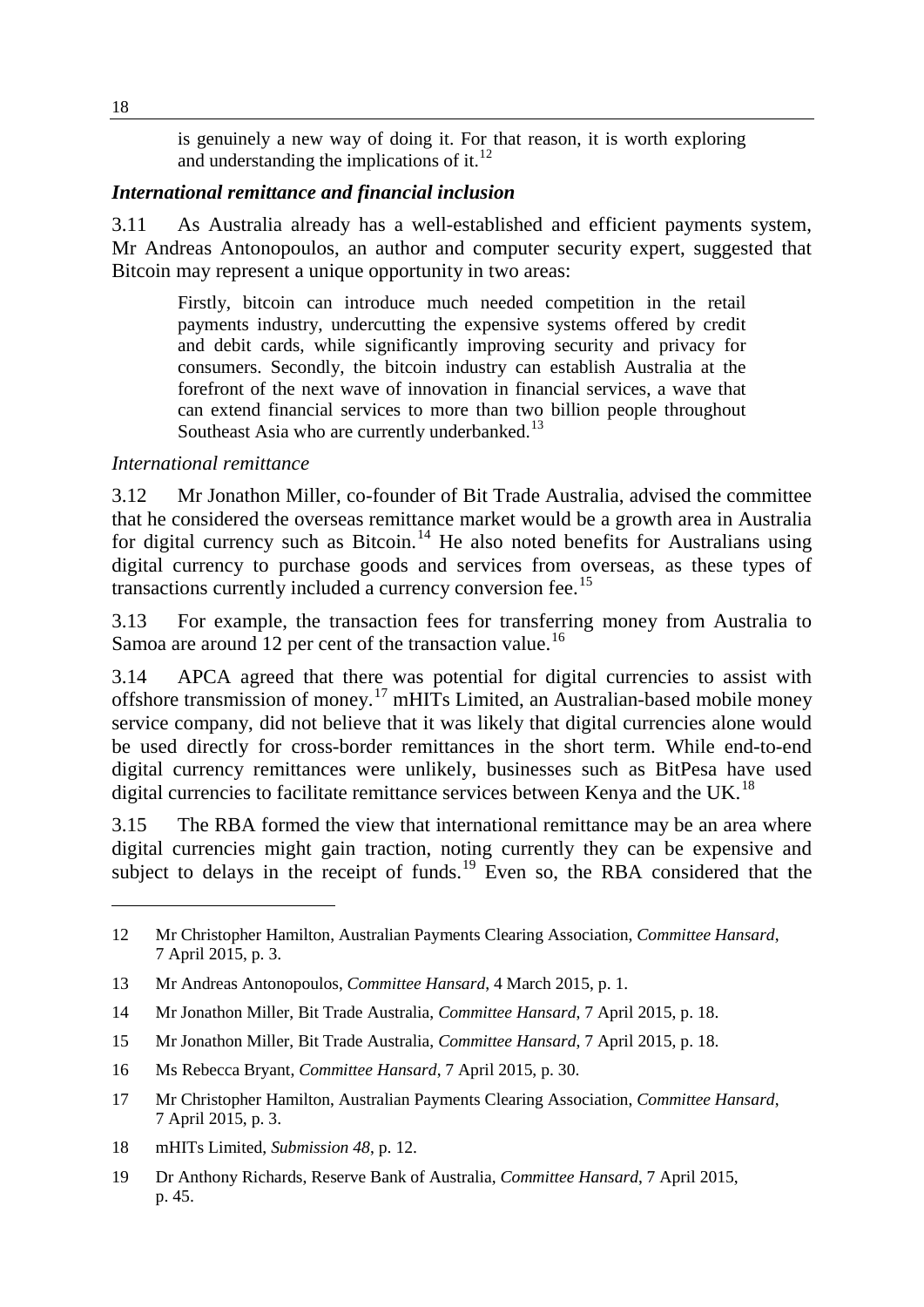potential offered by digital currency was not significant and referred to the work being done through the New Payments Platform, a major industry initiative intended to establish 'new payments infrastructure that will spur innovation in the Australian payments industry'.<sup>[20](#page-4-0)</sup> The RBA explained:

More broadly, however, many payment attributes of digital currencies are already available in the traditional payments system or will be available, in the case of the new services that may be facilitated by the New Payments Platform project. Accordingly, it remains to be seen what would drive their widespread use domestically, particularly in light of the price volatility of digital currencies observed to date. $21$ 

## *Financial inclusion*

3.16 Ms Rebecca Bryant, Department of Foreign Affairs and Trade (DFAT), noted that while DFAT has not provided any funding to date for any initiatives involving digital currencies, some of its partners have. Ms Bryant noted that:

…the Consultative Group for Assisting the Poor [CGAP], and the World Bank—are actively considering the applicability of digital currencies to financial-inclusion initiatives. CGAP has looked closely at the BitPesa start-up, which, in 2014, launched a service using bitcoin to provide cheap and fast remittance services. BitPesa is focused on providing remittance services for the UK-to-Kenya corridor. The UK senders buy bitcoin. These are transferred to Kenya and immediately transferred into Kenyan shillings, which are then deposited into mobile wallets or bank accounts. BitPesa charges a variable rate of three per cent on the transfer. This compares to an average cost of a remittance from the UK to Kenya of nine per cent.<sup>[22](#page-4-2)</sup>

3.17 Ms Bryant advised the committee that DFAT was 'watching closely to see whether new business models, such as BitPesa, could have a wider application, thereby reducing the cost of simple transactions and increasing financial inclusion more broadly'. [23](#page-4-3)

# *Transparency*

-

3.18 Ripple Labs, the San Francisco based developer of the Ripple protocol, an open-source distributed protocol that facilitates payments and funds transfers, suggested that the distributed ledger technology could substantially improve transparency in cross-border funds transfers. It suggested that this is 'particularly true of the Ripple distributed ledger system, which permits visibility of all transactions

<span id="page-4-0"></span><sup>20</sup> Tony Richards, Head of Payments Policy Department, 'The Way We Pay: Now and in the Future', Speech to the Australian Savings & Deposits Conference 2014, Sydney, 4 June 2014, <http://www.rba.gov.au/speeches/2014/sp-so-040614.html> (accessed 29 May 2015).

<span id="page-4-1"></span><sup>21</sup> Dr Anthony Richards, Reserve Bank of Australia, *Committee Hansard*, 7 April 2015, p. 45.

<span id="page-4-2"></span><sup>22</sup> Ms Rebecca Bryant, Department of Foreign Affairs and Trade, *Committee Hansard*, 7 April 2015, p. 28.

<span id="page-4-3"></span><sup>23</sup> Ms Rebecca Bryant, Department of Foreign Affairs and Trade, *Committee Hansard*, 7 April 2015, p. 28.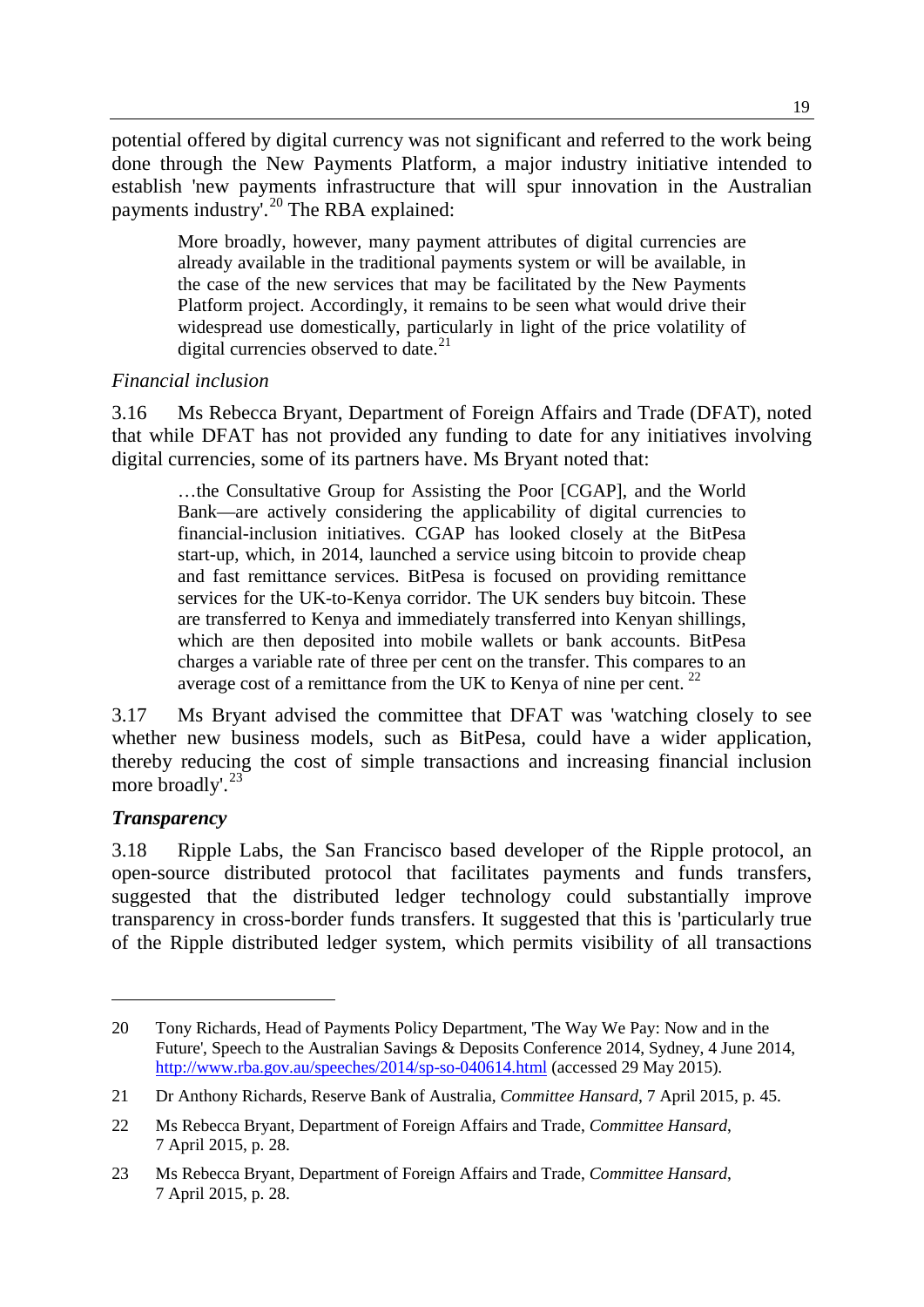taking place through the protocol, and in which transaction histories of all accounts are available'.<sup>[24](#page-5-0)</sup>

3.19 The Australia Federal Police (AFP) noted that while distributed ledger or blockchain technology records all Bitcoin transactions, the identity of the persons involved in the transactions may not be easily traceable.<sup>[25](#page-5-1)</sup> The identity of the individuals involved in transactions is discussed later in this chapter.

# **Risks**

# *Taxation non-compliance risk*

3.20 The ATO noted that digital currencies had similar compliance risks as those associated with the cash economy. In particular, the capacity for transactions to go unreported and be handled pseudo-anonymously. There was also the potential for digital currency to facilitate international profit shifting or to help hide transactions, as the nature of digital currencies means transactions can be highly mobile internationally.

3.21 Mr Michael Hardy, ATO, advised the committee that the ATO does 'not have a sense of an enhanced non-compliance risk with Bitcoin transactions.' He stated:

Of course, people do not put on their tax returns, 'This was my money from bitcoin.' It is just part of their assessable income. But our own monitoring has not indicated that there is a particularly high non-compliance risk from bitcoin transactions.<sup>[26](#page-5-2)</sup>

3.22 In addition to its assessment that the fiscal risk associated with Bitcoin was low, the ATO's submission noted that the total worldwide value of Bitcoin was relatively small at approximately AU \$5.96 billion when compared to Australia's GDP in 2012–13 which was \$1.5 trillion.<sup>[27](#page-5-3)</sup>

# *Financial stability*

-

3.23 Researchers from the Finance Discipline Group, University of Technology, Sydney, analysed the Bitcoin public ledger and found that Bitcoin is currently held primarily for investment, rather than used as a medium of exchange. The researchers noted that the size of Bitcoin investments and transactions was relatively small compared to other assets. As such, they did not consider that Bitcoin is an immediate risk to financial stability or the Australian economy as a whole. However, they emphasised the level of risk was based on size, and may be affected by a significant increase in the acceptance of Bitcoin or similar digital currencies in the future.<sup>[28](#page-5-4)</sup>

20

<span id="page-5-0"></span><sup>24</sup> Ripple Labs, *Submission 21*, p. 9.

<span id="page-5-1"></span><sup>25</sup> Australian Federal Police, *Submission 34*, p. 3.

<span id="page-5-2"></span><sup>26</sup> Mr Michael Hardy, Australian Taxation Office, *Committee Hansard*, 4 March 2015, p. 15.

<span id="page-5-3"></span><sup>27</sup> Australian Taxation Office, *Submission 8*, p. 7.

<span id="page-5-4"></span><sup>28</sup> Finance Discipline Group, University of Technology, Sydney, *Submission 7*, p. [12].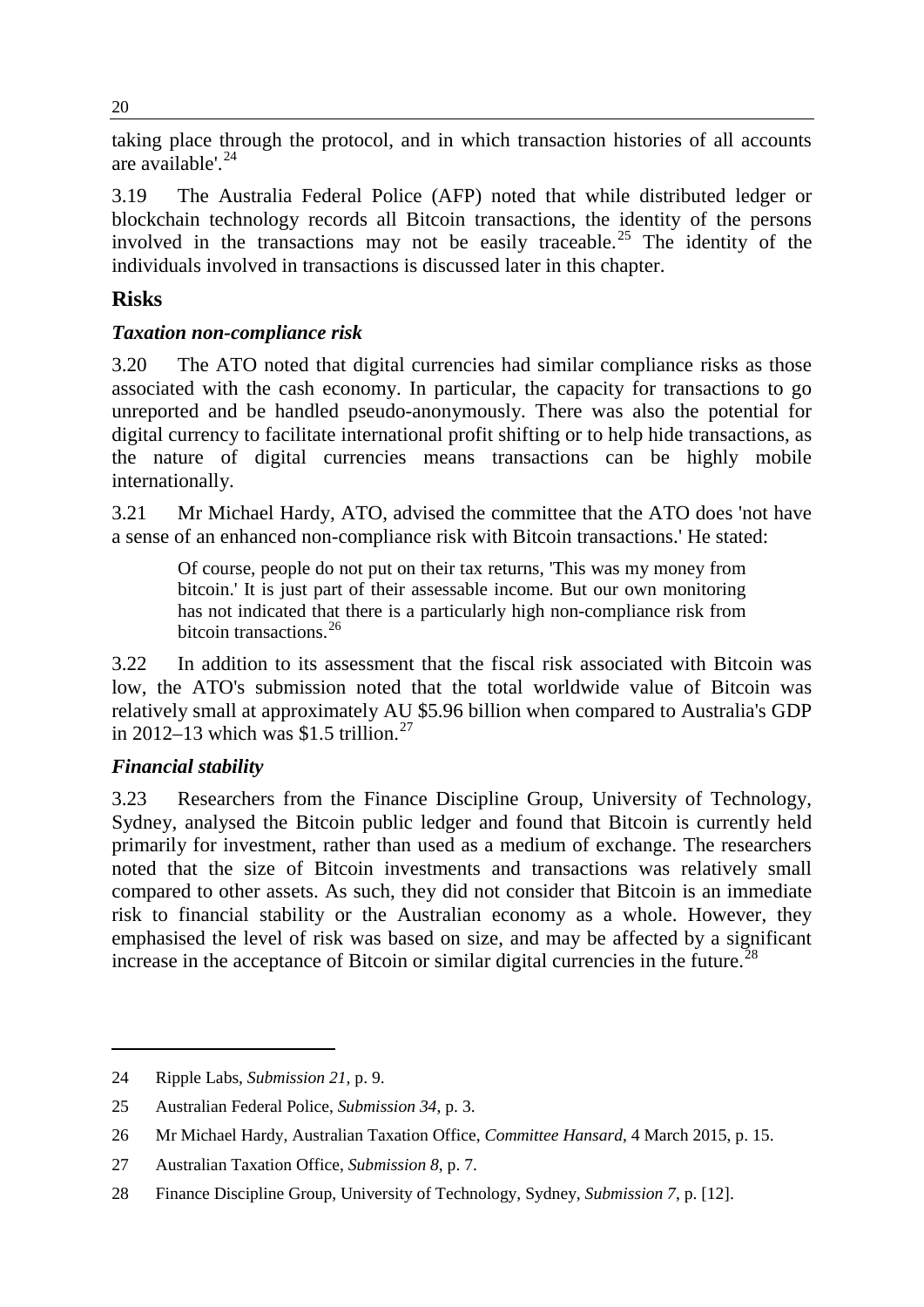3.24 Ripple Labs did not consider digital currencies to be a threat to financial stability and encouraged the committee to look at digital currencies as 'complementary currencies' rather than currencies that compete with government-issued currencies, stating:

While we believe that utilizing digital currencies could be particularly attractive for facilitating cross-border payments, Ripple Labs does not share the view that digital currencies should replace fiat currencies. For many reasons, including geo-political considerations, it is highly unlikely that any digital currency could pose a meaningful threat to monetary or fiscal stability for the foreseeable future.<sup>[29](#page-6-0)</sup>

3.25 Mr Shapiro from Promontory Financial Group LLC, a regulatory risk management and compliance consultancy, told the committee he did not believe digital currencies would replace national currencies:

It is simple. People understand their Australian dollars, their US dollars and their British pound, and I think a lot of the future of this is actually going to be allowing consumers to hold balances in the currencies they understand and use the back end of this for payments just as merchants today can use services.<sup>[30](#page-6-1)</sup>

3.26 APCA maintained that private currencies were not a new phenomenon and unlikely to affect the payment system adversely, so long as the bulk of activity continued to occur in fiat currencies.<sup>[31](#page-6-2)</sup> It also noted that while the distributed ledger technology has a lot of interesting potential, it did not necessarily follow that digital currencies would have a massive role in the Australian economy.<sup>[32](#page-6-3)</sup>

## *Price volatility*

-

3.27 A number of submitters referred to the price instability of Bitcoin. Ripple Labs noted that as digital currencies involve volatile assets with inherent price volatility and risks, they may not be suited for direct consumer interaction.<sup>[33](#page-6-4)</sup>

3.28 Mr Christopher Guzowski, ABA Technology, observed, however, that there had been a downward trend in volatility of Bitcoin noting, the main reason for this development was that 'more exchanges are opening up around the world, there are more traders, there are more market makers, there is more market depth, more liquidity and therefore the spreads are being lowered and the volatility is reducing'.<sup>[34](#page-6-5)</sup>

<span id="page-6-0"></span><sup>29</sup> Ripple Labs, *Submission 21*, p. 9.

<span id="page-6-1"></span><sup>30</sup> Mr Adam Shapiro, Promontory Financial Group LLC, *Committee Hansard*, 26 November 2014, pp. 45–46.

<span id="page-6-2"></span><sup>31</sup> Mr Christopher Hamilton, Australian Payments Clearing Association, *Committee Hansard*, 7 April 2015, p. 1.

<span id="page-6-3"></span><sup>32</sup> Mr Christopher Hamilton, Australian Payments Clearing Association, *Committee Hansard*, 7 April 2015, p. 10.

<span id="page-6-4"></span><sup>33</sup> Ripple Labs, *Submission 21*, p. 3.

<span id="page-6-5"></span><sup>34</sup> Mr Christopher Guzowski, ABA Technology, *Committee Hansard*, 26 November 2014, p. 24.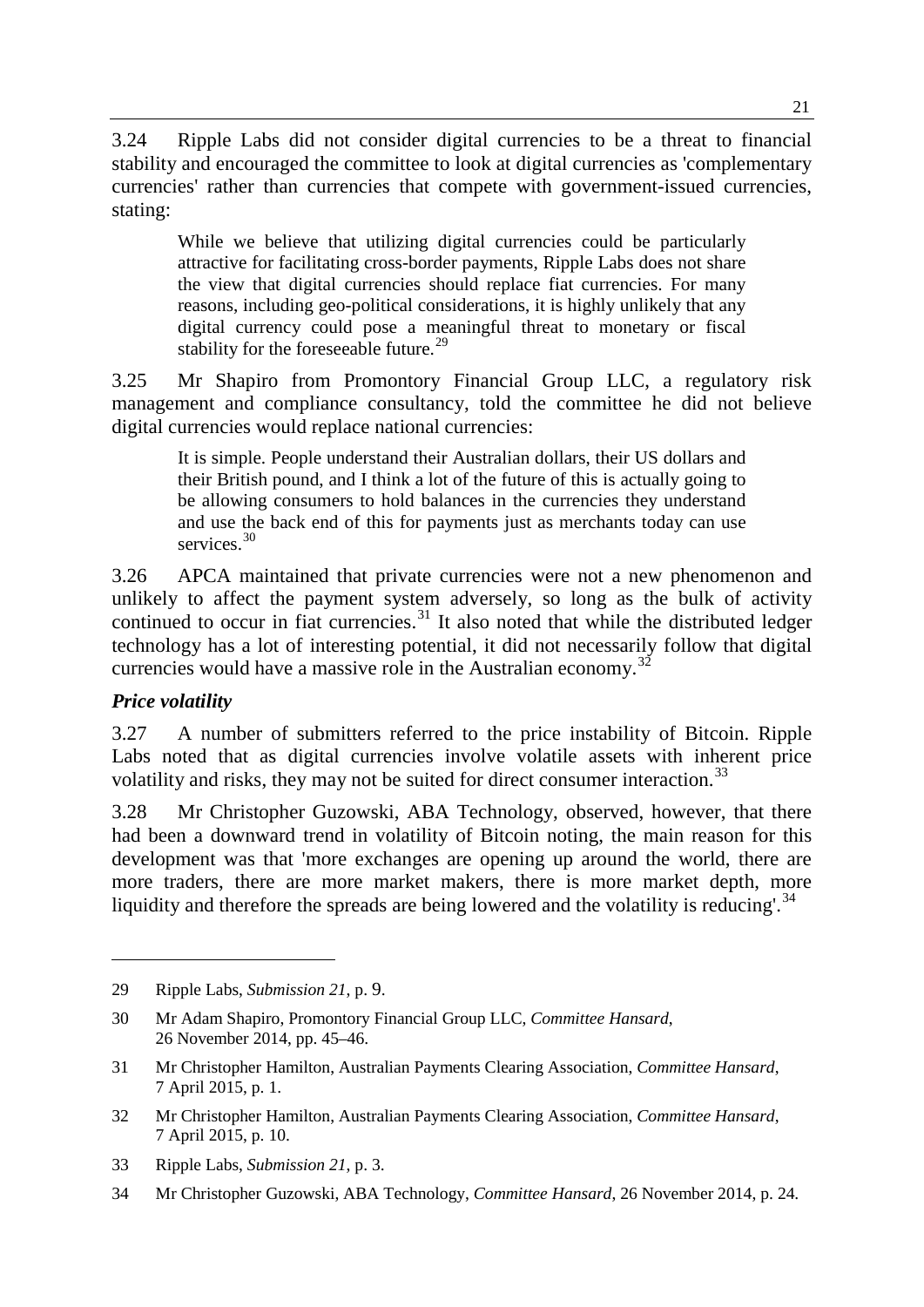#### *Pseudo-anonymity*

3.29 Digital currencies such as Bitcoin do not provide complete anonymity for users. This type of digital currency is better described as offering pseudo-anonymity. The Attorney-General's Department explained:

To use Bitcoin as an example, every Bitcoin transaction is linked to a corresponding public key, which is then stored and made publicly available to view in the block chain. If a person's identity were linked to a public key, then it would be possible to look through the recorded transactions in the block chain and easily see all transactions associated with that key. In other words, Bitcoin offers users the ability to transact under the concealed identity of their Bitcoin address/public key, but all of their transactions are available for full public viewing and therefore for law enforcement scrutiny. When these transactions were examined and used to construct a pattern of behaviour, analysts in a simulated experiment were able to reveal the identities of approximately forty percent of Bitcoin users.<sup>[35](#page-7-0)</sup>

3.30 The AFP also noted that although the distributed ledger is public, the identity of persons involved in the transactions may not be readily traceable. The AFP was concerned that pseudo-anonymity and the ability to conduct digital currency transactions outside the regulated financial framework would make it difficult to determine the true owners of digital currencies.<sup>[36](#page-7-1)</sup>

## *Criminal activities*

-

3.31 The nature of digital currencies, which can be traded online without face-toface customer relationships, provides a greater degree of anonymity compared to traditional non-cash payments methods. The Attorney-General's Department observed that digital currencies provide 'a powerful new tool for criminals, terrorist financiers and sanctions evaders to both move and store illicit funds out of the reach of law enforcement and other authorities and purchase illicit goods and services'.<sup>[37](#page-7-2)</sup>

3.32 The Attorney-General's Department also noted that the risks associated with digital currencies were not hypothetical. In May 2013 the US Treasury and the Department of Justice undertook a coordinated enforcement action against Liberty Reserve, a centralised convertible digital currency system being used to facilitate US \$6 billion worth of illicit online activity, including identity fraud, credit card fraud, computer hacking and online scams. Liberty Reserve was designed to avoid regulatory and law enforcement scrutiny to assist criminals to distribute, store and launder the proceeds of illegal activities by enabling anonymous, untraceable financial transactions.<sup>[38](#page-7-3)</sup>

<span id="page-7-0"></span><sup>35</sup> Attorney-General's Department, *Submission 42*, p. 8.

<span id="page-7-1"></span><sup>36</sup> Australian Federal Police, *Submission 34*, p. 3.

<span id="page-7-2"></span><sup>37</sup> Attorney-General's Department, *Submission 42*, pp. 6–7.

<span id="page-7-3"></span><sup>38</sup> Attorney-General's Department, *Submission 42*, pp. 6–7; see also FATF, *Virtual Currencies— Key Definitions and Potential AML/CTF Risks*, June 2014, pp. 10.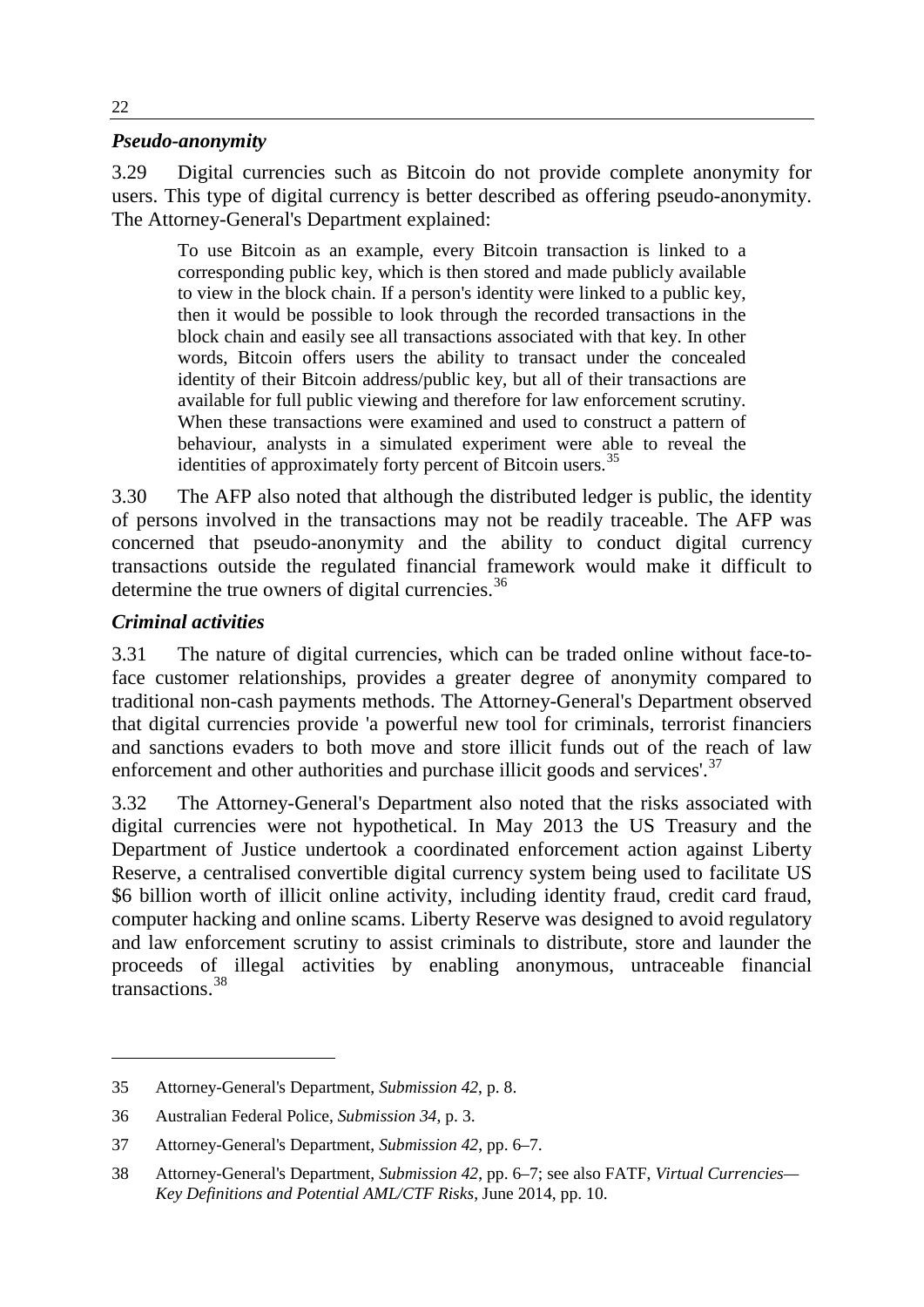3.33 Further, decentralised digital currencies such as Bitcoin, which do not have a central server or service provider, are of greater concern for law enforcement authorities and regulators than centralised convertible currencies such as Liberty Reserve. The Attorney General's Department explained that the now-defunct Silk Road website demonstrated features that make decentralised digital currencies attractive to criminals seeking to launder money and either purchase or accept payment for illicit goods and services. The Silk Road website was a black market site on the Dark Net, the portion of internet content that is not indexed by standard search engines. Silk Road took advantage of the pseudo-anonymous nature of Bitcoin and anonymising 'Tor' software to create a marketplace where mail-order drugs and other licit and illicit goods and services could be traded. The FBI shut down the Silk Road website in October 2013 following a two-year investigation.<sup>[39](#page-8-0)</sup>

3.34 The Attorney-General's Department advised that there appeared to be little evidence to date indicating the use of digital currencies as a means of financing terrorism. It noted that AUSTRAC concluded in its 2012 typologies and case studies report that while the 'anonymous nature of digital currencies may appeal to criminal groups and individuals, their overall utility for criminals at this point may currently be limited to niche crimes in the cyber environment and individual or smaller-scale illicit activity'. [40](#page-8-1)

3.35 The AFP noted in its submission that its main experience with digital currencies to date had been with Bitcoin. It identified four main areas of crime involving digital currency that had been investigated:

- the alleged theft of Bitcoin via hacking;
- Bitcoin exchanged as payment for the importation of illicit narcotics into Australia from major online black marketplaces such as Silk Road;
- domestic supply and trafficking of narcotics for payment in Bitcoin; and
- money laundering and dealing with the proceeds of crime via Bitcoin.<sup>[41](#page-8-2)</sup>

## *Hacking*

-

3.36 A number of submitters noted that custodial accounts pose a significant risk to consumers and should be the focus of regulation.<sup>[42](#page-8-3)</sup> Mr Antonopoulos stated:

In fact, any accounts that take control of Bitcoin keys, and therefore remove them from the protection and security of the Bitcoin network, create areas of centralisation. And we have seen before, many times, that such environments are prone to hacking, theft and, in many cases, what we suspect to be embezzlement and insider action. Those types of

<span id="page-8-0"></span><sup>39</sup> Attorney-General's Department, *Submission 42*, p. 7.

<span id="page-8-1"></span><sup>40</sup> Attorney-General's Department, *Submission 42*, p. 10.

<span id="page-8-2"></span><sup>41</sup> Australian Federal Police, *Submission 34*, pp. 2–3.

<span id="page-8-3"></span><sup>42</sup> Mr Andreas Antonopoulos, *Committee Hansard*, 4 March 2015, pp. 2–3; Mr Chris Mountford, *Submission 40*, p. 4; Coinbase, *Submission 41*, p. 6.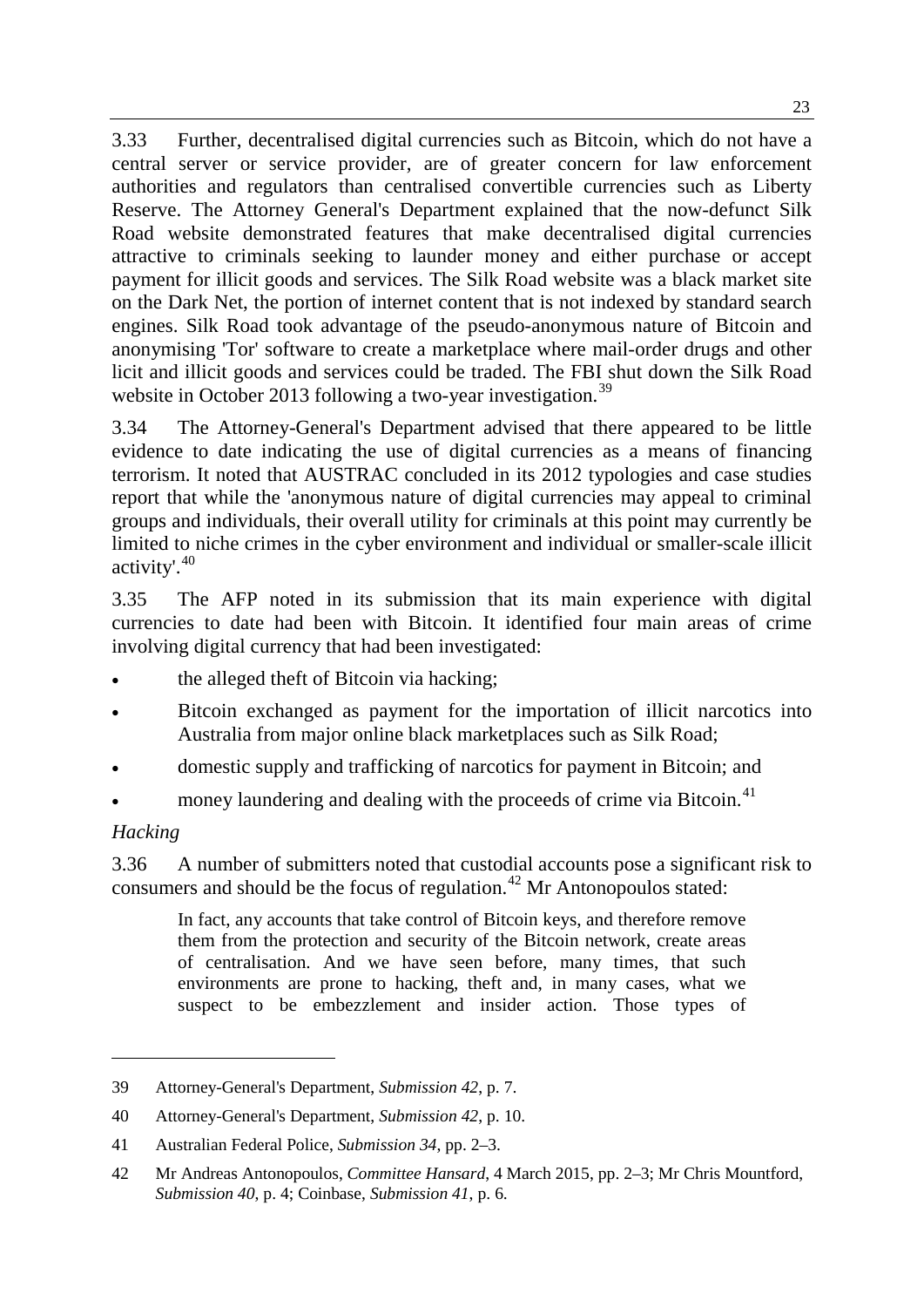organisations that have custodial access have all of the problems of traditional centralised financial networks. In short, if you give someone your money they will run away with it. So the need for regulation is paramount, as is the need for oversight, audit and all of the traditional financial controls that are imposed in those situations.<sup>[43](#page-9-0)</sup>

*Organised crime, purchase of illicit drugs and avoiding detection*

3.37 The committee reiterates ASIC's advice to consumers on the risks associated with digital currency, including the possibility of being hacked, fluctuations in value and money being stolen from a digital wallet.

3.38 Veda, a company best known for consumer credit reporting, is also a provider of online fraud, identity and credit risk services. It noted that 'wherever there is something of value, there will be fraud and money-laundering—regardless if it cash, property or a painting'.<sup>[44](#page-9-1)</sup>

3.39 Dr John Moss, Australian Crime Commission (ACC), commented that with every emerging technology criminal elements would be among the early adopters. Organised crime groups such as outlaw motor cycle gangs have used Bitcoins to store and move value. $45$  He reported that the ACC was not currently seeing digital currency being used for large scale money laundering; however it was being used by 'mums and dads' to purchase illicit commodities, such as narcotics, over the internet.<sup>[46](#page-9-3)</sup> Dr Moss noted that we have a unique window which should be seized for the regulation of digital currency before use escalates from purchasing a coffee to moving millions of dollars.[47](#page-9-4)

3.40 The Justice and International Mission Unit, Synod of Victoria and Tasmania, Uniting Church of Australia, was concerned that digital currencies, along with a range of other payments methods, are being used on commercial child abuse websites to help users avoid detection.<sup>[48](#page-9-5)</sup>

# *Scams*

-

3.41 The ACCC advised that over the last three years there had been only about 100 complaints through its information centres regarding digital currencies. Mr Marcus Bezzi, ACCC, reported that the vast proportion of the complaints received were related to alleged scams. He stated:

What we have noticed in relation to those issues is that digital currencies have been alleged by the complainants to have been used in a way that

<span id="page-9-0"></span><sup>43</sup> Mr Andreas Antonopoulos, *Committee Hansard*, 4 March 2015, pp. 2–3.

<span id="page-9-1"></span><sup>44</sup> Veda, *Submission 20* , p. [1].

<span id="page-9-2"></span><sup>45</sup> Dr John Moss, Australian Crime Commission, *Committee Hansard*, 4 March 2015, p. 13.

<span id="page-9-3"></span><sup>46</sup> Dr John Moss, Australian Crime Commission, *Committee Hansard*, 4 March 2015, p. 13.

<span id="page-9-4"></span><sup>47</sup> Dr John Moss, Australian Crime Commission, *Committee Hansard*, 4 March 2015, p. 13.

<span id="page-9-5"></span><sup>48</sup> Justice and International Mission Unit, Synod of Victoria and Tasmania, Uniting Church of Australia, *Submission 30*, pp. 9–12.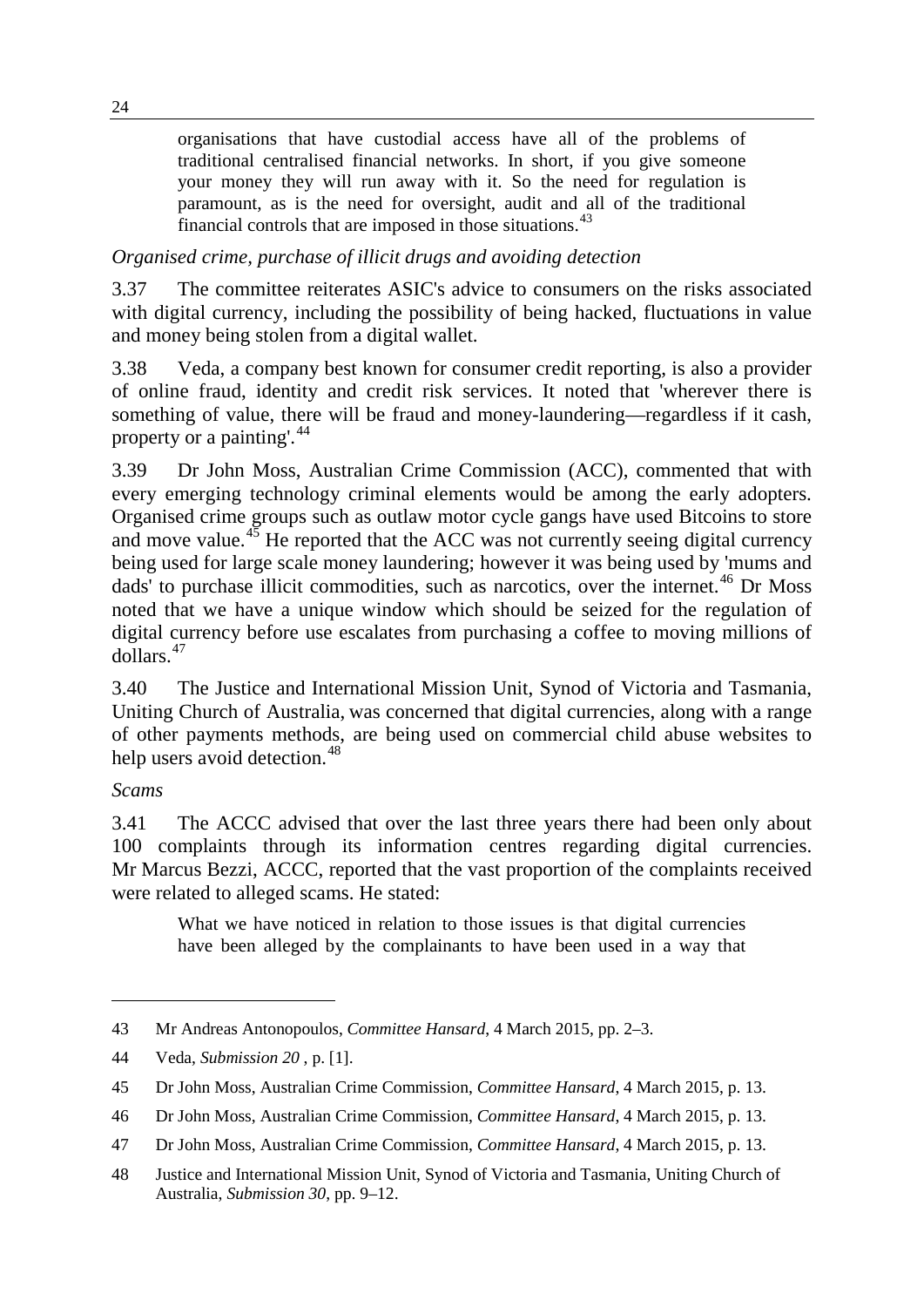perhaps would have been able to be used by ordinary currencies. So it is just another tool used by a scammer to rip off—to use a colloquial expression—consumers.[49](#page-10-0)

3.42 With regard to another aspect of potential criminal activity, the AFP noted that the nature of digital currencies created challenges for the ability of law enforcement agencies to recover proceeds of crime.<sup>[50](#page-10-1)</sup> The Centre for Internet Safety recommended that law enforcement should be resourced so they are able to 'innovate their investigative tools and techniques alongside this new technology in order to ensure investigations are not impeded by any improvement in criminals' ability to move funds anonymously'.<sup>[51](#page-10-2)</sup>

#### *Current level of risk*

3.43 Despite the potential for digital currencies to be used for criminal activity, Mr Jared Taggart, AFP, noted that digital currencies were not currently a significant operational issue. He warned, however, that if the predictions were correct and digital currencies become more widely used, it could become an issue in the future.<sup>[52](#page-10-3)</sup>

3.44 Mr Antonopoulos argued that Bitcoin was a rather benign form of digital currency, noting:

There are other [digital currencies] that are much stealthier, much more anonymous, and may be encouraged to grow if onerous legislation is passed. Now, certainly bitcoin has been used for criminal purposes. That is a fact. To use a slightly humorous analogy, it has come to my attention that the vast majority of criminals also use shoes. That does not mean that shoes are the problem.<sup>[53](#page-10-4)</sup>

3.45 Mr Hamish Hansford, ACC, explained that from a law enforcement perspective, digital currency was just another type of encryption:

Encryption is used in a whole range of different areas, from communications, where we are seeing encrypted communications…right through to the use of darknets, or hidden parts of the internet, and payment through virtual currencies. $54$ 

#### **Conclusion**

-

3.46 The committee acknowledges that digital currency presents opportunities, including the broader application of the distributed ledger technology, increased competition in the payments system, and especially in transactions involving international remittances and providing services in developing countries. There are,

<span id="page-10-0"></span><sup>49</sup> Mr Marcus Bezzi, ACCC, *Committee Hansard*, 7 April 2015, p. 35.

<span id="page-10-1"></span><sup>50</sup> Mr Tony Alderman, Australian Federal Police, *Committee Hansard*, 4 March 2015, p. 9.

<span id="page-10-2"></span><sup>51</sup> Centre for Internet Safety, *Submission 29*, p. 2.

<span id="page-10-3"></span><sup>52</sup> Mr Jared Taggart, Australian Federal Police, *Committee Hansard*, 4 March 2015, p. 9.

<span id="page-10-4"></span><sup>53</sup> Mr Andreas Antonopoulos, *Committee Hansard*, 4 March 2015, p. 4.

<span id="page-10-5"></span><sup>54</sup> Mr Hamish Hansford, Australian Crime Commission, *Committee Hansard*, 4 March 2015, p. 9.